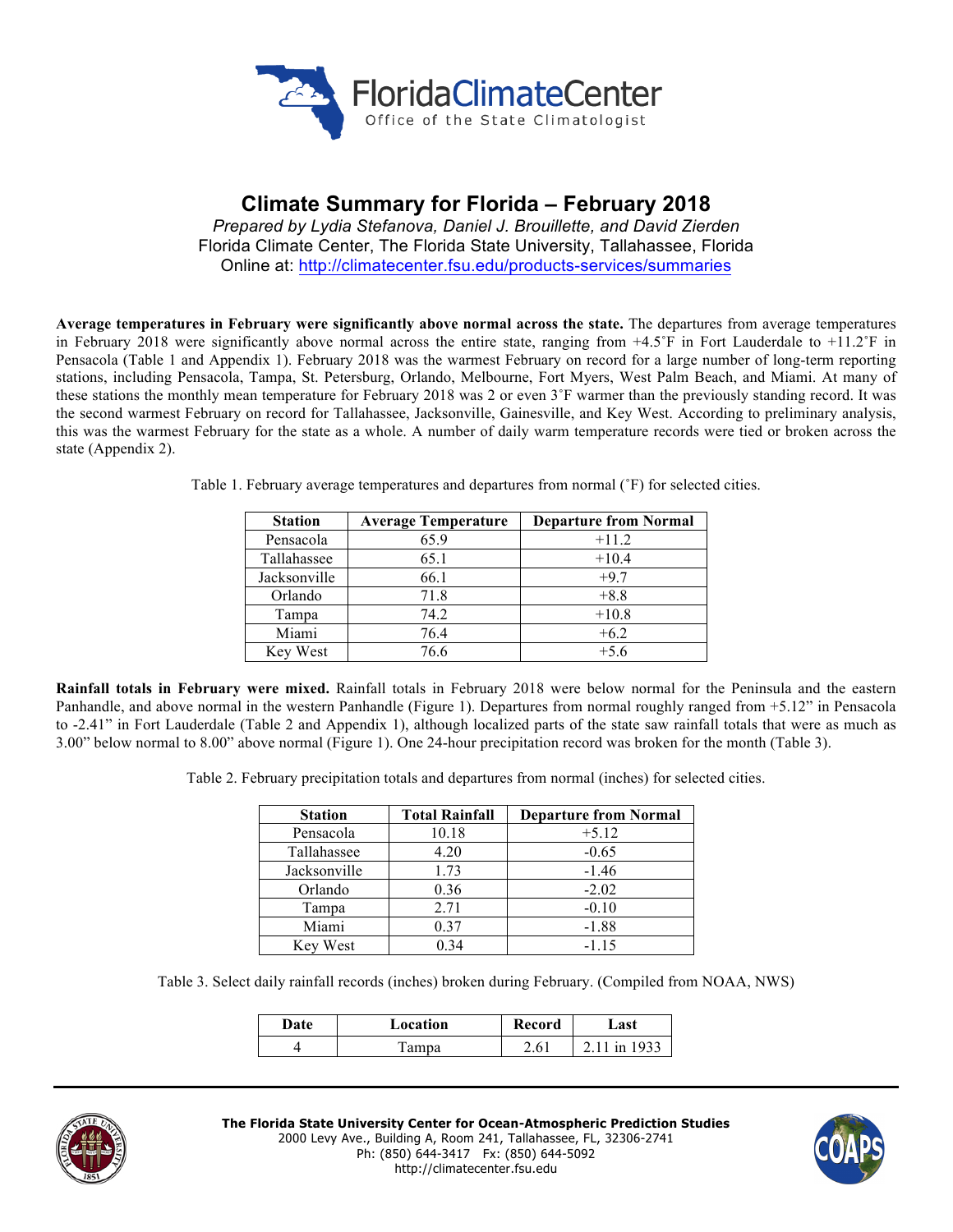Figure 1. A graphical depiction of the monthly rainfall departure from normal (inches) for February is given in the figure below (courtesy of NOAA, NWS).



## **La Niña Conditions are Present in the Pacific.**

Based on current data and forecast models, the Climate Prediction Center (CPC) ENSO Alert System is still set to a La Niña Advisory. La Niña conditions are currently present, with sea surface temperatures (SST) below average across the central and eastern equatorial Pacific Ocean. Based on forecast model predictions, a transition to ENSO-neutral conditions is favored during the spring of 2018. The CPC seasonal outlook favors above-normal temperatures and below-normal precipitation through May 2018.

### **Hazardous Weather Events in February.**

In terms of hazardous weather, February 2018 was a relatively quiet month, with only 34 entries in the Local Storm Reports Database maintained by the National Weather Service (see Table 4). The majority of these involved flooding in the western Panhandle following heavy rains from a passing cold front on the 11<sup>th</sup>. Several roads in Walton, Holmes, and Washington Counties were closed due to flooding. Two tornadoes were associated with this weather system – an EF1 tornado in Holmes County that destroyed two barns, a carport, and a roof of a house, and caused one minor injury, and an F0 tornado in Jackson County that downed some trees and caused minor building damage.

Table 4. Breakdown of storm reports submitted in Florida during the month of February. (Compiled from Iowa State University/Iowa Environmental Mesonet.)

| <b>Report Type</b>      | <b>Number of Reports</b> |
|-------------------------|--------------------------|
| Flooding                |                          |
| High Winds              |                          |
| Tornadoes/Funnel Clouds | 3/1                      |
| Heavy Rain              |                          |
| <b>Storm Damage</b>     |                          |
| Lightning               |                          |

### **Drought-Related Impacts.**

At the end of January, approximately 74% of the state, including the entire Peninsula, was drought free. Most of the remaining 26%, from the western edge of the state to the Big Bend, were experiencing severe drought (D2) conditions. By the first week of the month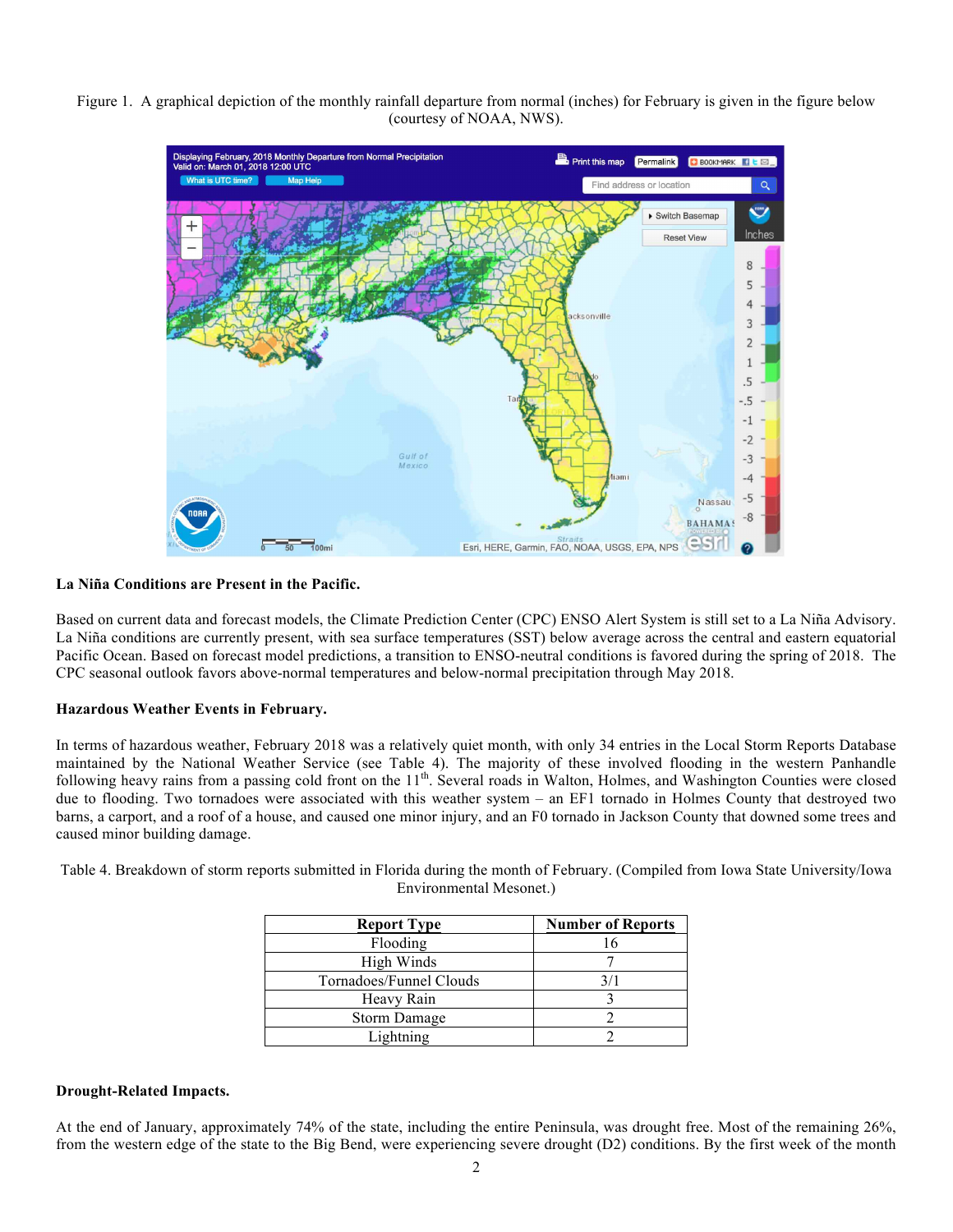conditions over the Panhandle started to improve, and by the second week of the areas of severe drought had converted to either a moderate drought (D1) or abnormally dry (D0) state. As the month progressed, D0 conditions took residence in parts of Central and most of South Florida, while large portions of the western Panhandle became drought-free. As of the latest U. S. Drought Monitor report, approximately a quarter of the state is abnormally dry, and less than one-tenth of the state (including Gulf, Franklin, Liberty, Wakulla, Leon, and Jefferson Counties) is experiencing moderate drought. The remainder of the state is drought-free. Lake Okeechobee water levels at the end of the month were at 14.86 ft., which is less than half a foot above normal for this time of the year.



### **Agriculture-Related Impacts.**

At the end of January, topsoil moisture levels across the state were at mainly adequate (58% of soils) or short (33%), although some (7%) very short values were also reported. During February these values shifted somewhat towards the drier end, with 48% adequate, 29% short, and 11% very short. For the first time since summer 2017 parts of the citrus growing region have begun experiencing abnormally dry conditions. Because of the unseasonably warm temperatures and relatively low rainfall, most citrus groves, even those in drought free areas, have required regular irrigation. Early blossoms have been reported on some citrus varieties. Pastures in most of the Panhandle have not adequately recovered after the earlier severe and moderate drought and insufficient rainfall, although some improvement was seen in Levy and Washington Counties. There were reports of fertilizer washed away from pastures in Jackson County by heavy rain. Cattle across the state remain in mostly good to fair condition, and most producers are using supplemental feed. A wide variety of fruit and vegetable crops were being harvested across the state, and watermelon planting is underway. Some increase in vegetable disease pressure has been seen following unseasonably warm temperatures and foggy mornings in the southern part of the state. Sugarcane harvesting and fertilizing is ongoing in Broward, Glades, Hendry, and Palm Beach Counties. Corn planting is beginning in Lafayette County.

| <b>Station</b>  | Total rainfall (in.) | <b>Departure from</b><br>Normal (in.) | Average<br>Temperature (°F) | <b>Departure from</b><br>Normal $(^{\circ}F)$ |
|-----------------|----------------------|---------------------------------------|-----------------------------|-----------------------------------------------|
| Gainesville     | 1.51                 | $-1.62$                               | 67.0                        | $+9.5$                                        |
| Melbourne       | 0.24                 | $-2.29$                               | 73.7                        | $+11.0$                                       |
| St Petersburg   | 1.55                 | $-1.48$                               | 73.1                        | $+9.0$                                        |
| Fort Lauderdale | 0.55                 | $-2.41$                               | 75.4                        | $+4.5$                                        |
| Fort Myers      | 0.88                 | $-1.27$                               | 749                         |                                               |

Appendix 1 Additional February Departures from Normal Data for Florida Locations